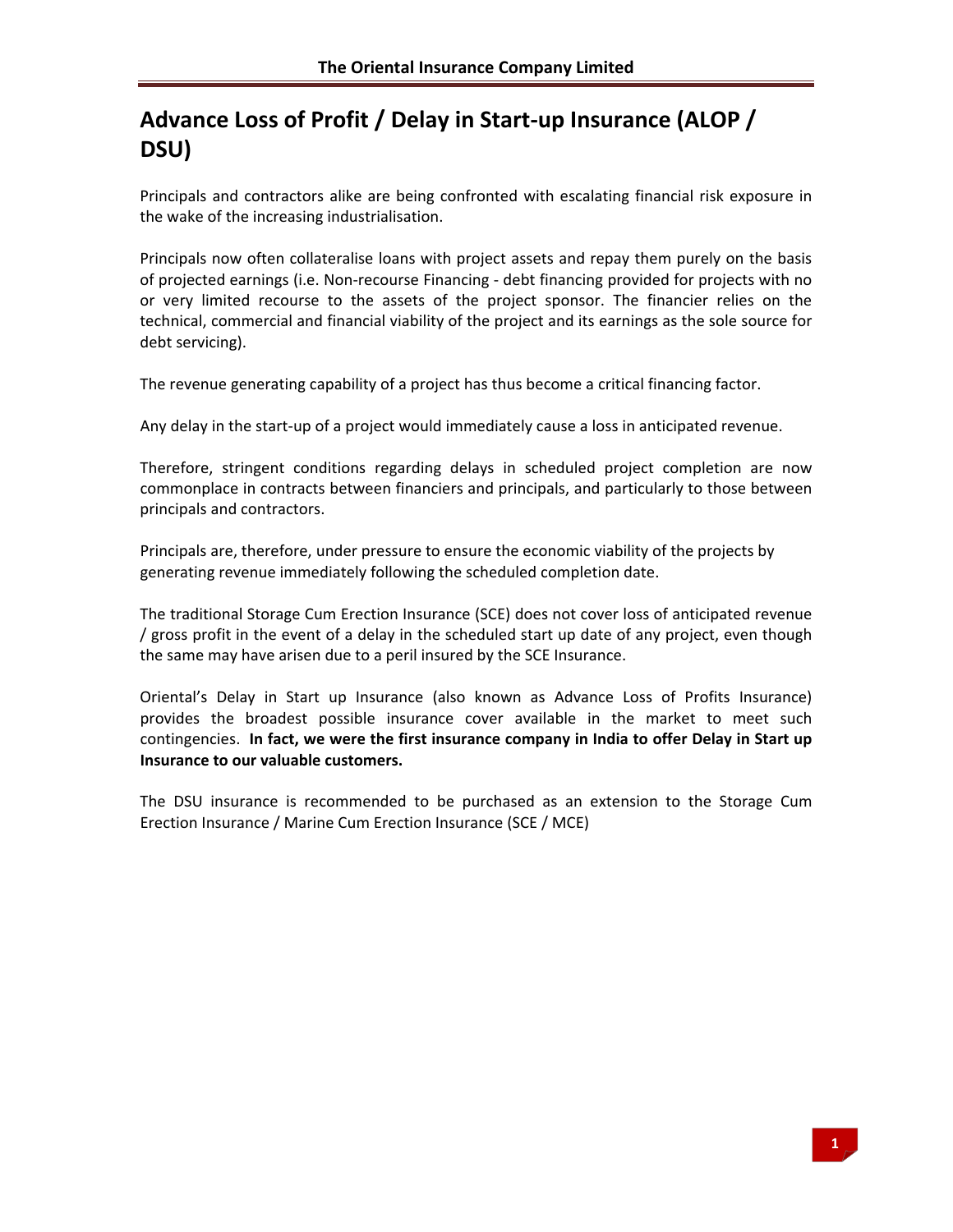# **Delay in start‐up**

- Delay in start-up (DSU) cover is designed to secure the portion of revenue which the principal requires to service debt and realise anticipated profit.
- For the principal / investor group, a major incident / a large number of smaller incidents of damage to the works during the construction phase (or) is likely to result in a delay in the commencement of commercial operation of the project and consequently the ability to earn revenue
- The works contract between the principal and the EPC contractor stipulates that, as a rule, the contractor is accountable vis‐à‐vis the principal for any project startup delay arising through any fault on the part of himself or his subcontractors.
- Whilst some of these losses may be recoverable from the 'contractor's delay penalties' under the construction contract, others may not give rise to penalties because the contract provisions relieve the contractor of this obligation for any risk explicitly assumed by the principal.
- While these risks may vary from contract to contract, the usual exclusions are with regard to "Force Majeure" events (earthquake, flood or windstorm etc.) as well as other physical destruction or damage by any cause beyond the control of the contractor, subcontractor or supplier.
- Furthermore the recovery of the full amount of revenue loss from the Contractors is often limited by a 'cap' on liquidated damages, thus leaving the Principal / Investor Group exposed to losses in excess of this limit.
- The Advance Loss of Profits Insurance, *covers the interest of the principal only*, provided that the delay in start up of the project from the *scheduled business commencement date* and the resultant loss of revenue is due to physical damage covered under the underlying:
	- o Storage cum Erection Insurance and
	- o by the same set of perils as covered under the parallel Advance Loss of Profit Insurance

# **Who can take the policy?**

- The policy is taken by the **Principal** as he stands to lose in case of any delay in the commissioning of a new project under installation / construction
- Quite often the interests of the **project financiers** is also included as "additional insured"
- Contractors / sub‐contractors *cannot be* included as the joint insured as they have no insurable interest (unlike in an EAR / CAR Policy)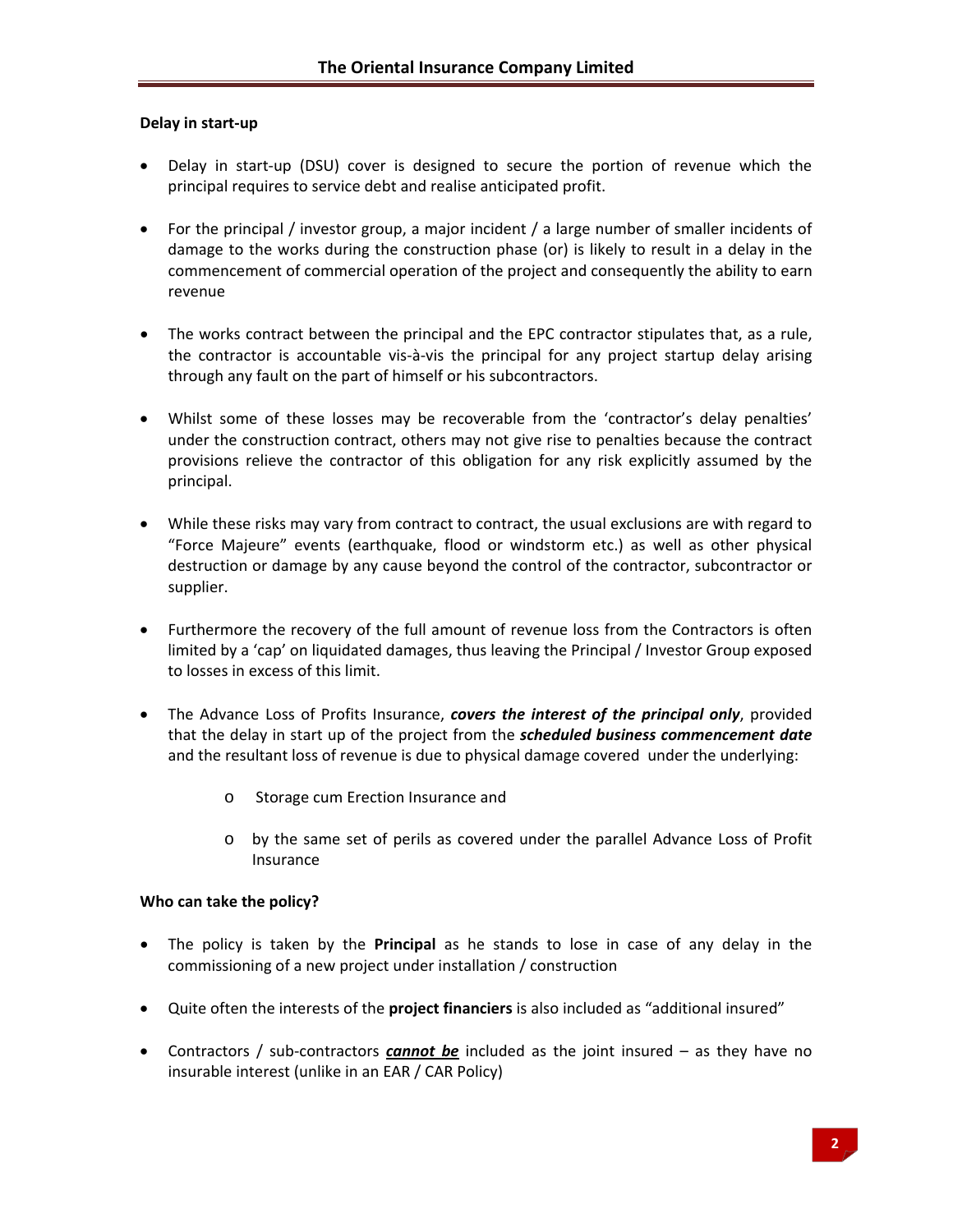ALOP / DSU covers are to be purchased **in conjunction with**:

- 1. Marine Cargo Insurance for critical items of the project
- 2. Erection All Risks Insurance / Construction All Risk Insurance

Irrespective of whether the delay results from damage covered under the marine or the erection policy, the trigger date remains the same.

# **Hence, it is recommended that a single DSU policy in conjunction with the Marine Cum Erection Insurance be purchased which would cover:**

- All (insured) physical damage
- Loss of Gross Profit arising out of a delay in project, due losses covered by the underlying storage cum erection insurance.

# **Indemnification**

The indemnity provided by the Advance Loss of Profit Policy shall be in respect of:

Loss of **gross profit** (Hyperlink) sustained during the **indemnity period** (Hyperlink) resulting from a reduction in **turnover** (Hyperlink) including any **increased cost of working** (Hyperlink)

or

**Specified standing charges** (Hyperlink), the amount actually not earned during the indemnity period resulting from a reduction in turnover including any increased cost of working

The indemnity shall not exceed the **sum insured** (Hyperlink) for the maximum indemnity period.

Q1. What does **Gross Profit** mean?

Answer: **Gross profit** means the amount by which the value of the turnover and the value of the closing stock exceed the value of the opening stock and the amount of the specified working expenses. The value of the opening and closing stocks shall be calculated in accordance with the insured's normal accounting methods, due provision being made for depreciation.

# Q2. What do **specified working expenses** mean?

Answer: **Specified working expenses** means any costs incurred for the acquisition of goods, raw materials or auxiliaries as well as for supplies unless required for the upkeep of operations and any costs of packaging, carriage, freight, intermediate storage, turnover tax, purchase, tax, licence fees and royalties, insofar as such costs are dependent on turnover.

# Q2. What does **Indemnity period** mean?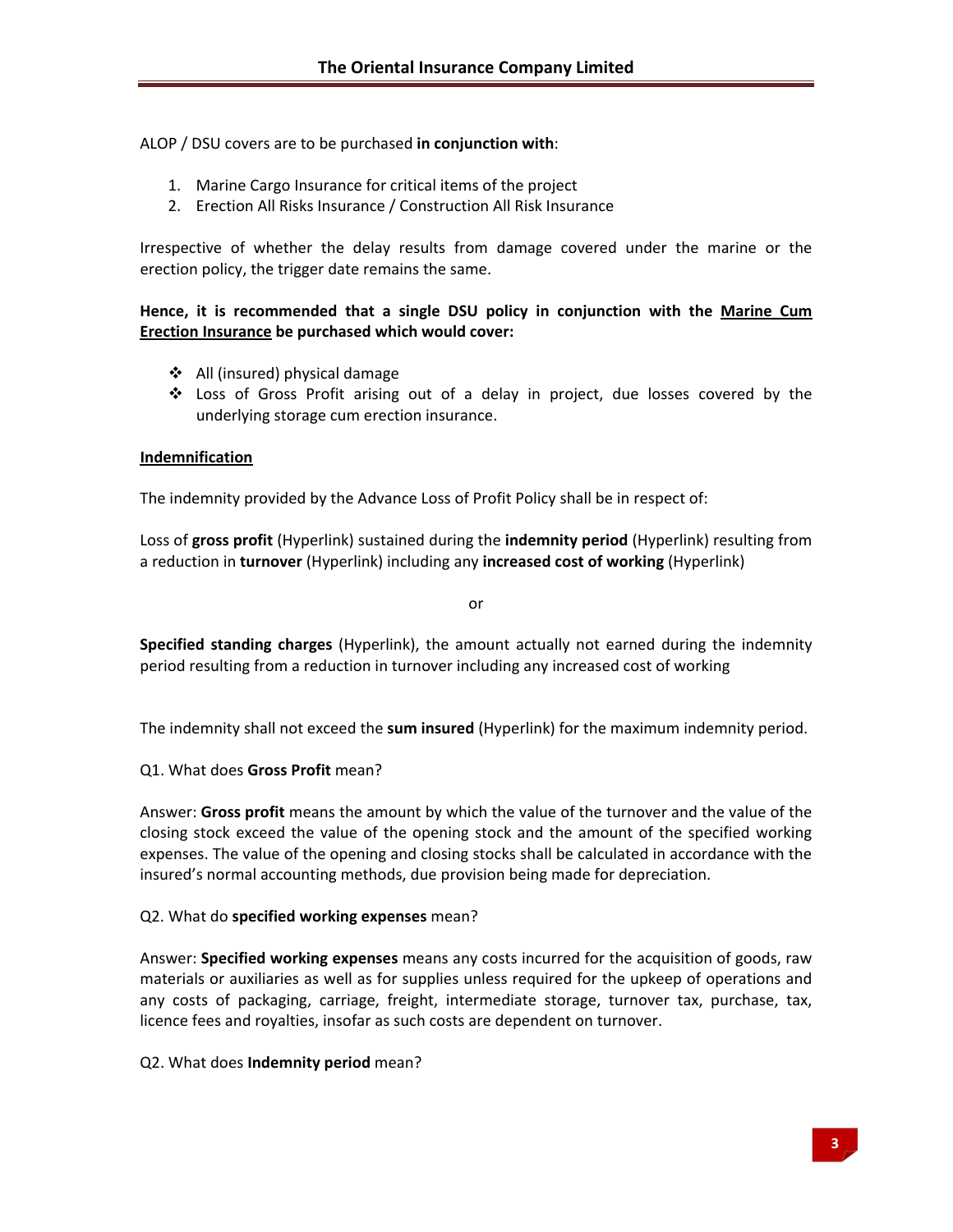Answer: **Indemnity period** is the period during which the interest insured is affected as a result of the delay in start-up, beginning on the scheduled date of commencement of the business insured and not exceeding the maximum indemnity period specified in the schedule.

#### Q3. What does **Turnover** mean?

Answer: **Turnover** means the amount of money (less discounts) paid or payable to the insured for goods, products or services sold, delivered or rendered in the course of the business insured.

#### Q4. What does **Increased cost of working** mean?

Answer: **Increased cost of working** means the additional expenditure necessarily and reasonably incurred for the sole purpose of avoiding or diminishing the loss of gross profit which, without such expenditure, would have taken place.

#### Q4. What do **Specified standing charges** mean?

Answer: **Specified standing charges** mean any fixed costs specified in the schedule which continue to be payable in full during the indemnity period.

#### Q5. What does **Sum insured** mean?

Answer: The **sum insured** should be decided by the insured on the following basis:

- the annual anticipated **gross profit** (Hyperlink) or
- annual anticipated **specified standing charges**. (Hyperlink)
- Should the **maximum indemnity period** (Hyperlink) exceed twelve months, the gross profit or the specified standing charges shall be the pro rata amount for that period.

# Q5. How should the insured decide the **maximum indemnity period?**

Answer: The length of the indemnity period should be decided carefully on a reasoned guess estimate basis as to how long will it take to actually start production in the event of a major loss during the erection or testing period. This should be planned on a 'worst case scenario basis'.

- The indemnity period should be selected by the insured based upon the *longest replacement time required for critical items*
- Includes : time required for re‐ordering, re‐manufacturing (if required 'made to order'), transportation to the site, re‐erection, testing and commissioning

The extent of the *maximum likely period of interruption* will need to be assessed from a number of possible scenarios and the resultant financial impact on the Project. Particular attention needs to be paid to any "Take‐or‐pay" provision in the Fuel Supply Agreements (if any) and possible delay linked penalties for failure to supply the finished product to specified buyers.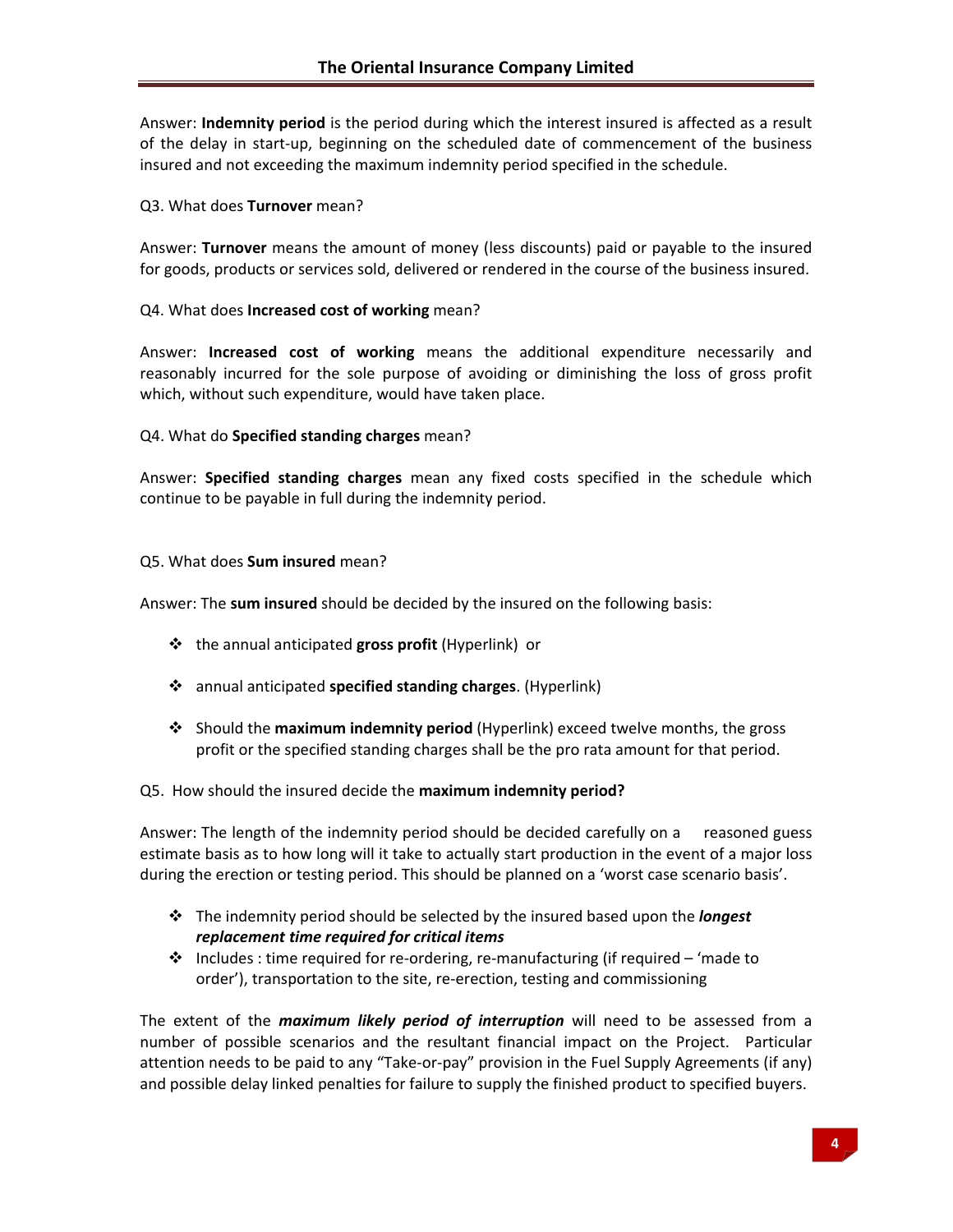Thus the coverage is determined by the amount of insurance purchased and by the agreed indemnity period, which should be commensurate with the risk. For example, if repair or rebuilding requires 12 months, the indemnity period should be at least 12 months and include a buffer for contingencies.

CAUTION: If the sum insured and maximum indemnity is not appropriately decided, it will *result in application of the under insurance. Thereby, it may not be possible for the policy to provide you appropriate compensation for your loss.* 

Q6. What does **Rate of gross profit** mean?

Answer: **Rate of gross profit** means the percentage of gross profit which, had the delay in start‐ up not occurred, would have been earned on the annual turnover.

Q7. What does **annual turnover** mean?

Answer: **Annual turnover** means the turnover which, had the delay in start‐up not occurred, would have been achieved during the twelve months after the scheduled date of commencement of the business insured.

Q8. What does **date of commencement of the business** insured mean?

Answer: **Date of commencement** of the business insured means the actual date on which the business insured commenced.

Q9. What does **Scheduled date of commencement of the business** insured mean?

Answer: **Scheduled date of commencement of the business insured** means the date specified as such in the schedule or any revised date upon which the business insured would have commenced had the delay in start‐up not occurred.

Q10. What does **Delay in start‐up** mean?

Answer: **Delay in start‐up** means a delay in the *scheduled date of commencement of the business insured*.

# **IMPORTANT ‐ 1**

#### **Progress reports**

- The insured shall take all reasonable steps to complete the works as scheduled
- **The insured shall provide the insurer with updated progress reports at the intervals stated in the schedule.**
- The progress report shall show the progress of the work on the insured contract(s) in relation to any contractual programme of work prepared by any contractor.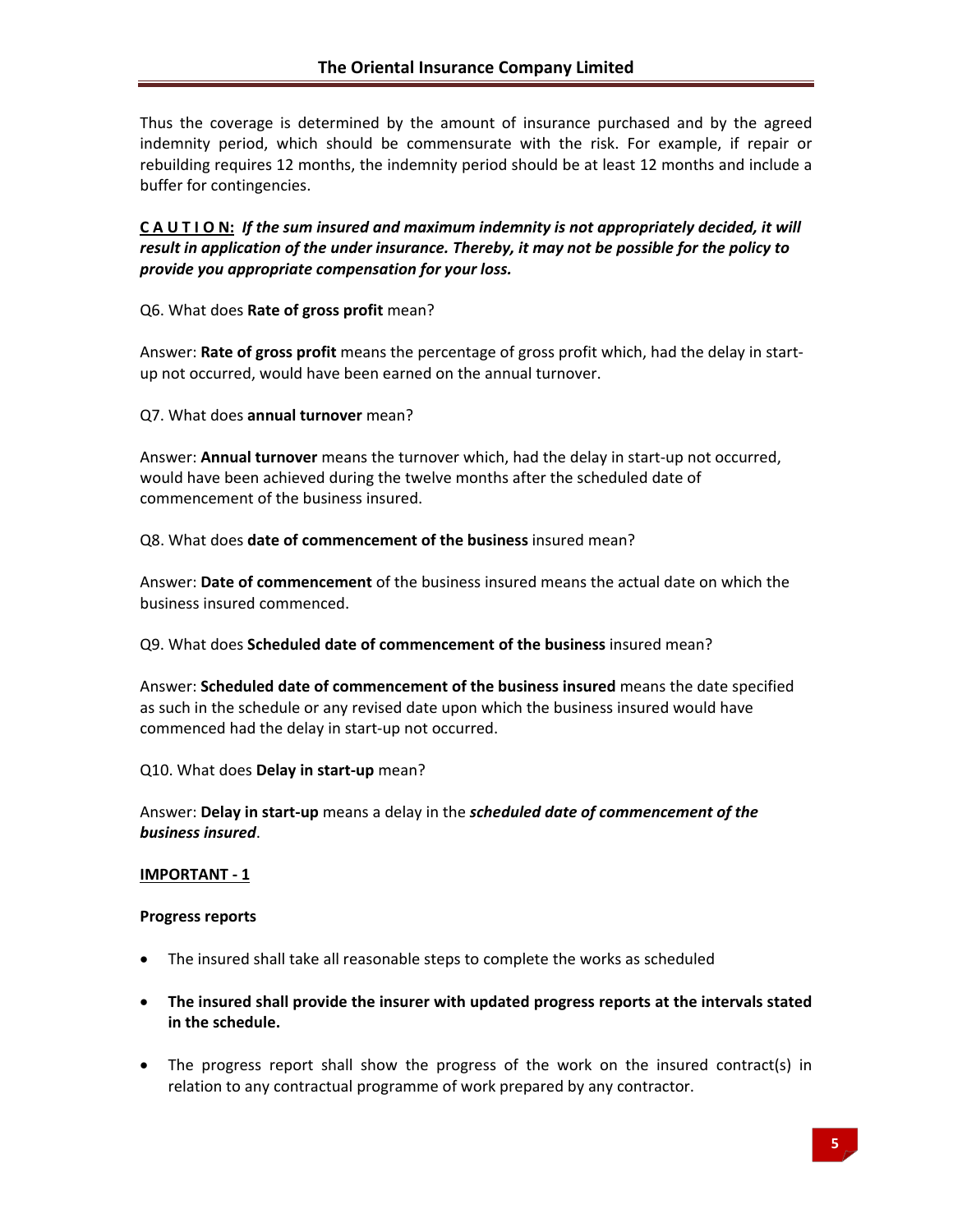- The progress report shall *identify any delays or potential delays* in the progress of work and the *effect of such delays in terms of a potential claim* under this section and
- any measures taken or intended to be taken to minimize the effect of any such delays.
- In the event of difference between the **anticipated** and **actual progress**, necessitating a revision in the anticipated date of completion, the same may be got **amended by an endorsement on the DSU policy**.

# **IMPORTANT ‐ 2**

- The amount payable is invariably subject to the *actual* **loss sustained** which must be **substantiated by the insured**.
- Accordingly, if there are no tenants for a rental property or no buyers for manufactured products, there will be no recovery from the DSU insurance.
- One of the preliminary steps to calculate the loss is as under:

**Actually** *Attainable* **Gross Profit** (on best calculation and estimate basis)

‐ (minus)

**Actual Gross Profit** during the Indemnity Period

However, the 'A**ctually** *Attainable* **Gross Profit'** can be established only after the project has been in *operation for at least 12 months*.

• Thereby:

**Actually** *Attained* **Gross Profit** (12 months after the actual business commencement date)

‐ (minus)

**Actual Gross Profit** during the Indemnity Period

 $\sim$   $\sim$   $=$ 

# **Indemnity provided by the policy**

• Therefore, at the initial stage, for an indemnifiable loss. The Advance Loss of Profits policy may only provide an **'on‐account' payment**'. *The final amount payable shall be calculated on completion of 12 months after the actual commencement date of business*.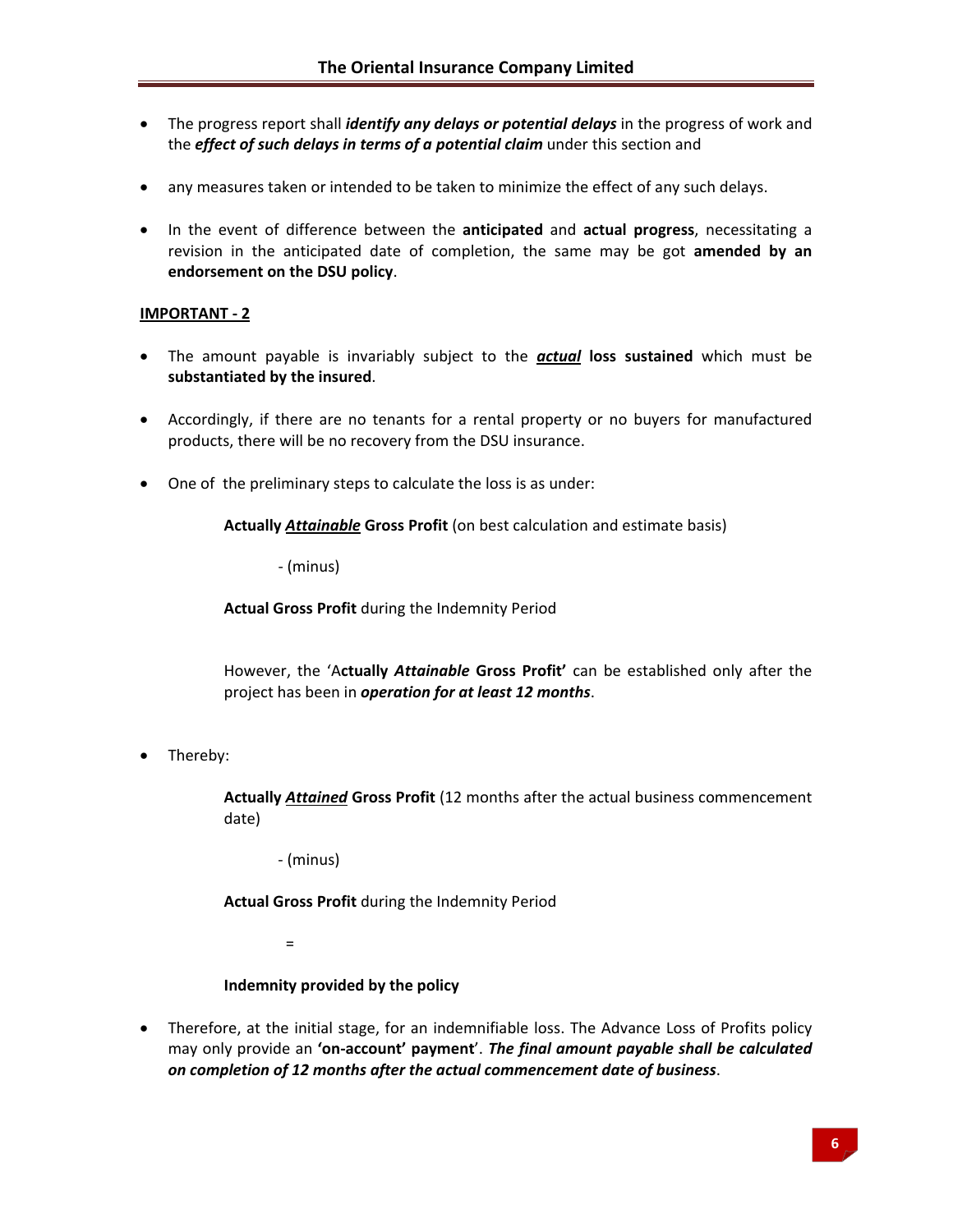# **IMPORTANT – 3**

**No extension of the period of insurance under the Storage Cum Erection Policy shall automatically extend the period of insurance for Delay in Start‐up Insurance.**

Any anticipated change in the scheduled date of commencement of the business insured shall be reported to the insurer and be effective for this section **only if specifically agreed upon by the insurer in writing.**

If as a result of a delay in start‐up the period of insurance under this section is to be extended, the time excess and the indemnity period shall be renegotiated and agreed upon in writing.

#### **IMPORTANT – 4**

Insured Vs Uninsured Delays

It is necessary to *separate*:

- **insured incident** (physical damage covered by the underlying Storage Cum Erection Insurance)
- from **uninsured incidents** others which may be contributing to the project delay say 'slow works progress'.
- *Hence, while compute the financial impact of the delay, it is necessary to exclude the impact of delay arising out of uninsured events.*

# **IMPORTANT – 5**

- If a project falls behind schedule due to *delays caused due to insured events* covered in the underlying material damage policy
- the insurance period for DSU cover *must be extended to maintain full cover*.
- Any physical damage triggering a loss of profit which qualifies for DSU cover must *occur within* the DSU insurance period / extended period (if any)
- Damage occurring *after DSU cover* is triggered is *no longer insured* under the policy, unless it concerns accidents directly associated with the repair or replacement of the initially damaged items.

# **Significant Exclusions**

The following shall be excluded from the cover provided by this section:

- **Unless also expressly covered** in the Delay in Start Up Insurance Loss or damage:
	- Covered under underlying Storage Cum Erection Insurance by way of endorsement (if any).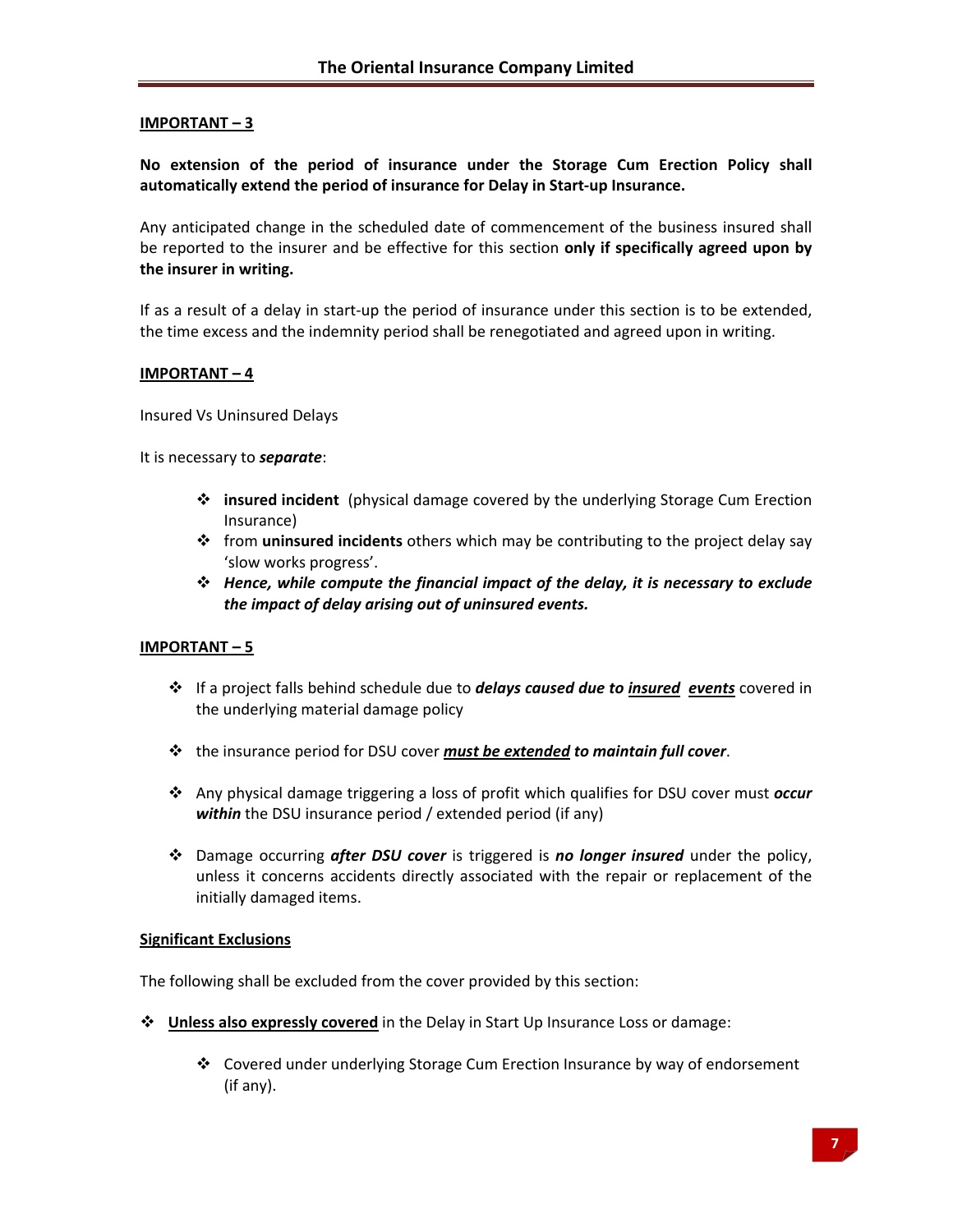- Earthquake, volcanic eruption or tsunami
- $\div$  Loss of or damage to fuel or feedstock or any materials necessary for the business insured, unless also covered in the underlying Storage Cum Erection Insurance
- $\cdot$  loss of or damage to items of a prototype nature,
- Redesigning, altering, adding to or improving the property insured or rectifying defects or faults;
- Non‐availability of funds;
- Any fines or damages for breach of contract, for late or non‐completion of orders or for penalties of whatever nature
- Loss or damage to surrounding property, construction plant and machinery
- Loss resulting from suspension, lapse or cancellation of a lease, licence, order, contract or agreement

# **Conditions For Loss Settlement**

In the event of a loss of interest insured the basis of loss settlement shall be as follows:

# **Loss of gross profit**

1. In respect of loss of gross profit, the insurer shall pay the amount obtained:

- by multiplying the rate of gross profit
- by the amount by which the actual turnover during the indemnity period falls short of
- the turnover which would have been achieved had the delay in start-up not occurred.

2. If the annual sum insured is less than the amount obtained by multiplying the rate of gross profit by the annual turnover or, if the maximum indemnity period exceeds twelve months, the turnover calculated for the equivalent period, *the amount payable shall be reduced proportionately.* 

# **Specified standing charges**

- 1. In respect of specified standing charges, the insurer shall pay the amount obtained:
- by multiplying the percentage by which the actual turnover during the indemnity period falls short of
- the turnover which would have been achieved had the delay in start-up not occurred
- by the amount of specified standing charges incurred during the indemnity period.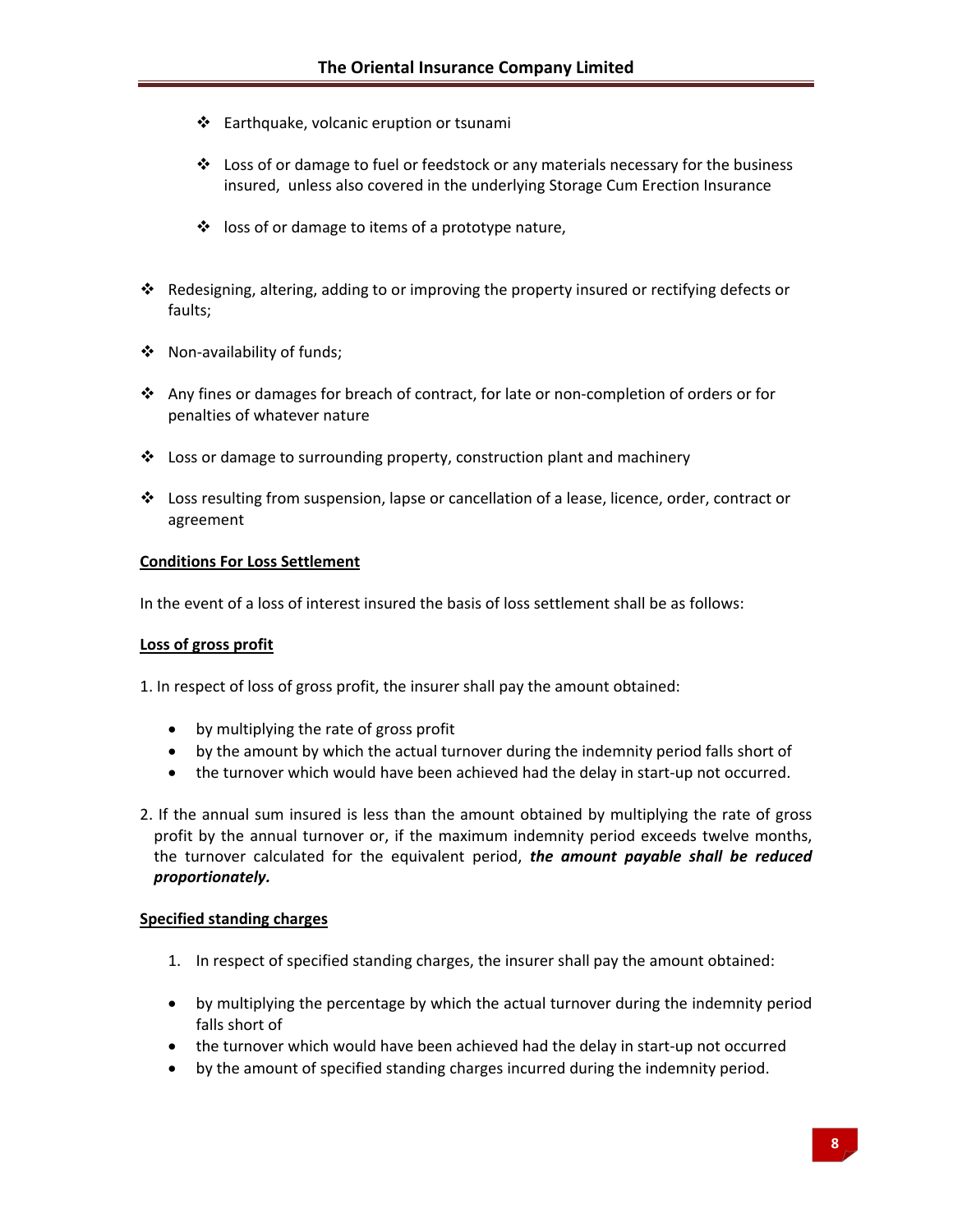# **Fine‐tuning / Adjustment Clause**

In calculating the rate of gross profit and annual turnover, the following aspects shall be taken into consideration:

- the results of the business insured for the *12‐month period after the date of commencement* of the business insured
- any circumstances which would have affected the business insured had the delay in start‐up not occurred
- any circumstances affecting the business insured after the actual date of commencement of the business insured
- **The final figures shall represent as closely as may be deemed reasonable the results, which the business insured would have achieved after the scheduled date of commencement of the business insured, had the delay in start‐up not occurred.**

#### **Effect of Underinsurance**

If the sum insured hereunder is less than the amount obtained by multiplying the rate of gross profit by the annual turnover or, if the maximum indemnity period exceeds twelve months, the pro rata turnover for that period, *the amount payable shall be reduced proportionately.*

#### **Increased cost of working**

In respect of increased cost of working, the DSU policy shall pay:

- the additional expenditure *necessarily and reasonably incurred* for the sole purpose of *avoiding or diminishing* the reduction in turnover which, without such expenditure, would have occurred during the indemnity period after the time excess.
- The indemnity, however, shall *not exceed* the amount of loss of interest insured thereby avoided.

#### **Add on covers**

In addition to the perils/ expenses covered, the proposer can opt to seek cover in respect of the following perils on payment of additional premium:

- Premises of Customers
- Public Utilities
- ❖ Prevention of Access Damage at the Premises of Suppliers
- Damage at the
- Denial of Access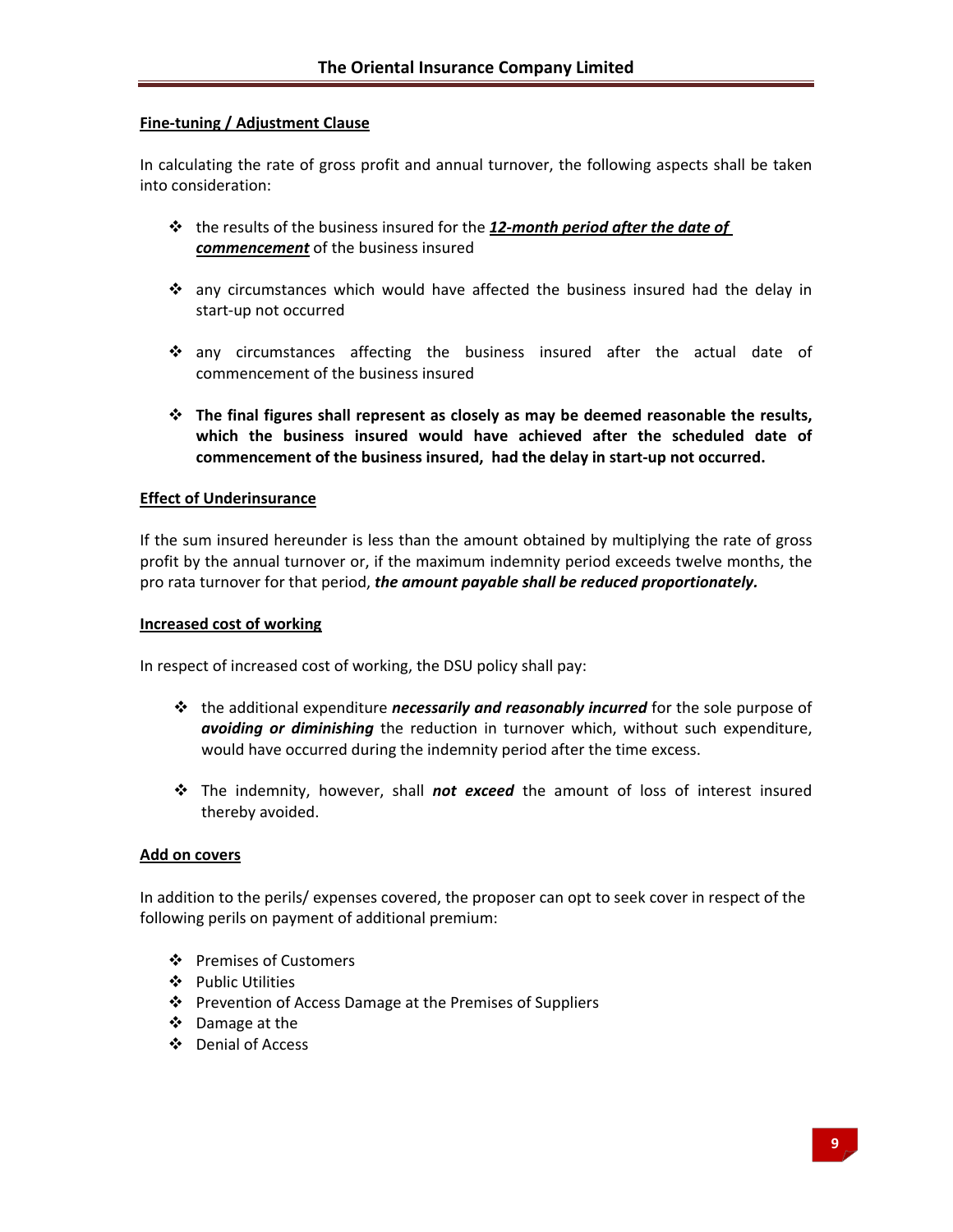#### **How to claim**

In the unfortunate event of a claim please:

- Immediately intimate such loss / damage to the nearest office with a copy to the policy issuing office, so that a Competent Surveyor may be deputed for loss assessment.
- Take all steps to minimise the loss, as if no insurance has been taken.
- give an account of all properties damaged or destroyed with estimated amounts having regard to their values as on the time and date and place of loss, not including profit of any kind
- cooperate with surveyors by providing all the necessary documents for assessment of loss and establishing liability.
- cooperate with the insurer.
- inform particulars of all other insurances existing on the property at the time of loss.

#### **Documents required by insurer for processing the claim:**

#### **Claim due to Fire and/or Explosion**

- Copy of Claim intimation given to Company together with xerox of policy & premium receipt
- Duly filled Claim Form
- Police Panchnama / First Information Report / Final Police Report (Forensic Deptt.)
- Fire Brigade Report
- Photographs of Damaged Property showing extent of damage &/or video film of loss

To substantiate quantum of loss, value of damaged insured property just prior to loss, & value of salvage. Please make available to surveyors/investigators fixed Asset Register, original Bills/ Invoice, Repairs/Replacement Bills/Invoices and stock Register

# **Claim due to Flood, Storm, Cyclone, Earthquake, Subsidence/ Landslide**

- Copy of Claim intimation given to Company together with xerox of policy & premium receipt
- Duly filled Claim Form
- $\cdot \cdot$  To substantiate quantum of loss, value of damaged insured property just prior to loss, & value of salvage. please make available to surveyors/investigators fixed Asset Register, original Bills/ Invoice, Repairs / Replacement Bills/Invoices and stock Register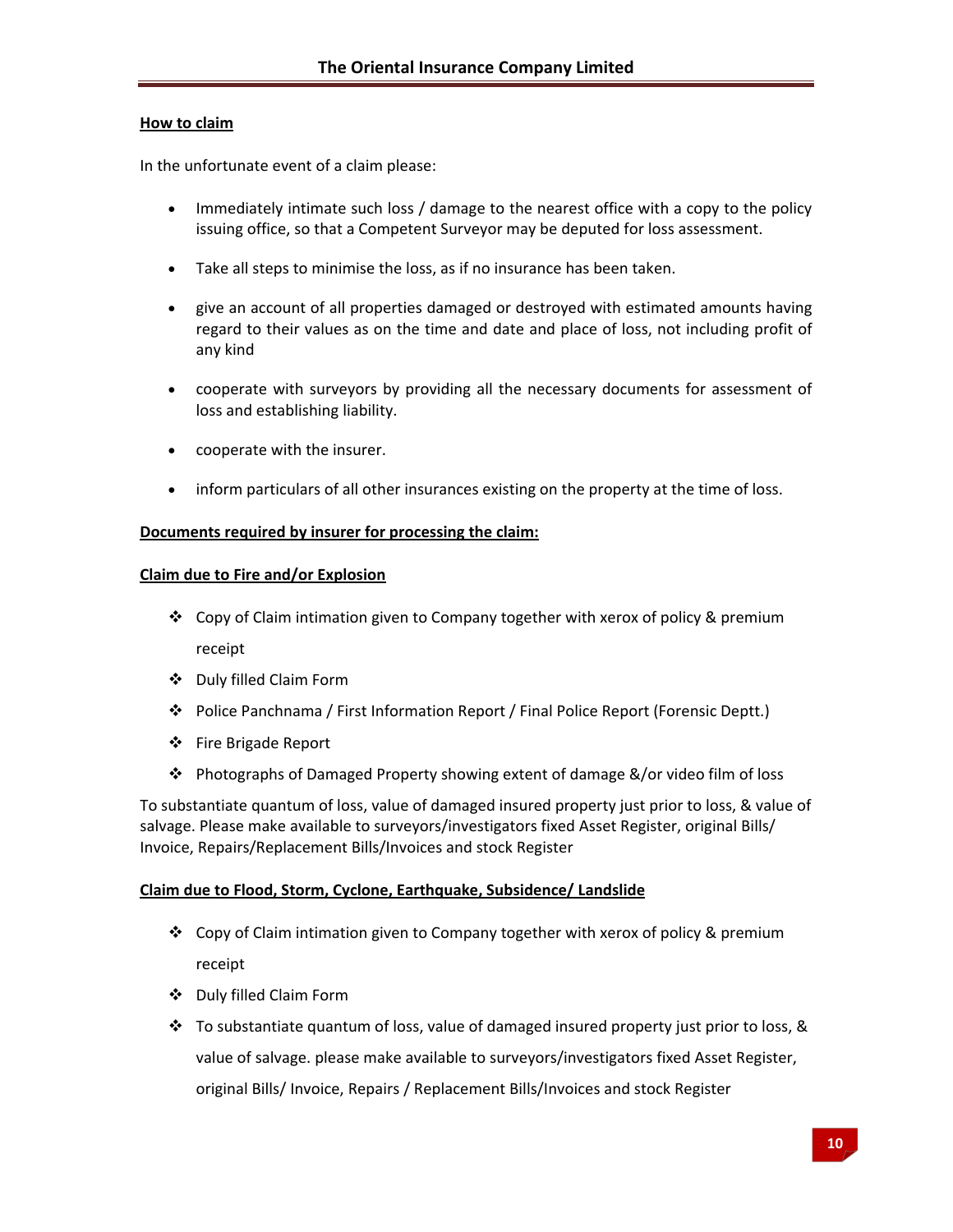- Newspaper cutting wherein the incidence of occurrence of flood / storm cyclone / earthquake / landslide has been reported
- Meteorological Report

# **Claim due to Riot, Strike, Malicious Damage and Terrorism (RSMDT)**

- Copy of Claim intimation given to Company together with xerox of policy & premium receipt
- Duly filled Claim Form
- Police Panchnama/First Information Report/Final Investigation Report
- $\div 04104$
- ❖ Newspaper cutting wherein the incidence of riots has been reported
- Photographs of Damaged Property showing extent of damage &/or video film of loss

#### **Marine Inland Transit Loss of cargo/machinery**

- Copy of Claim intimation given to Company together with xerox of policy cover note/certificate/declaration & premium receipt
- GR/RR
- Delivery Receipt with remarks
- ❖ Invoice & Packing list
- Survey Report & Duly paid Survey fee bill
- Loss minimisation expenses receipt
- Police Panchanama/First Information Report
- Photographs of Damaged Property showing extent of damage &/or video film of loss
- Duly filled Claim Form
- Original policy duly discharged by assured/consignee
- Original open delivery/non delivery/short delivery certificate of carrier duly signed & sealed
- Copy of Regd. A.D. letter lodging claim with carrier along with monetary claim bill
- ❖ A.D. card of claim lodging letter on carrier
- ❖ Original reply of carrier in reply to claim lodging letter
- ❖ Letter of subrogation cum undertaking
- Claim bill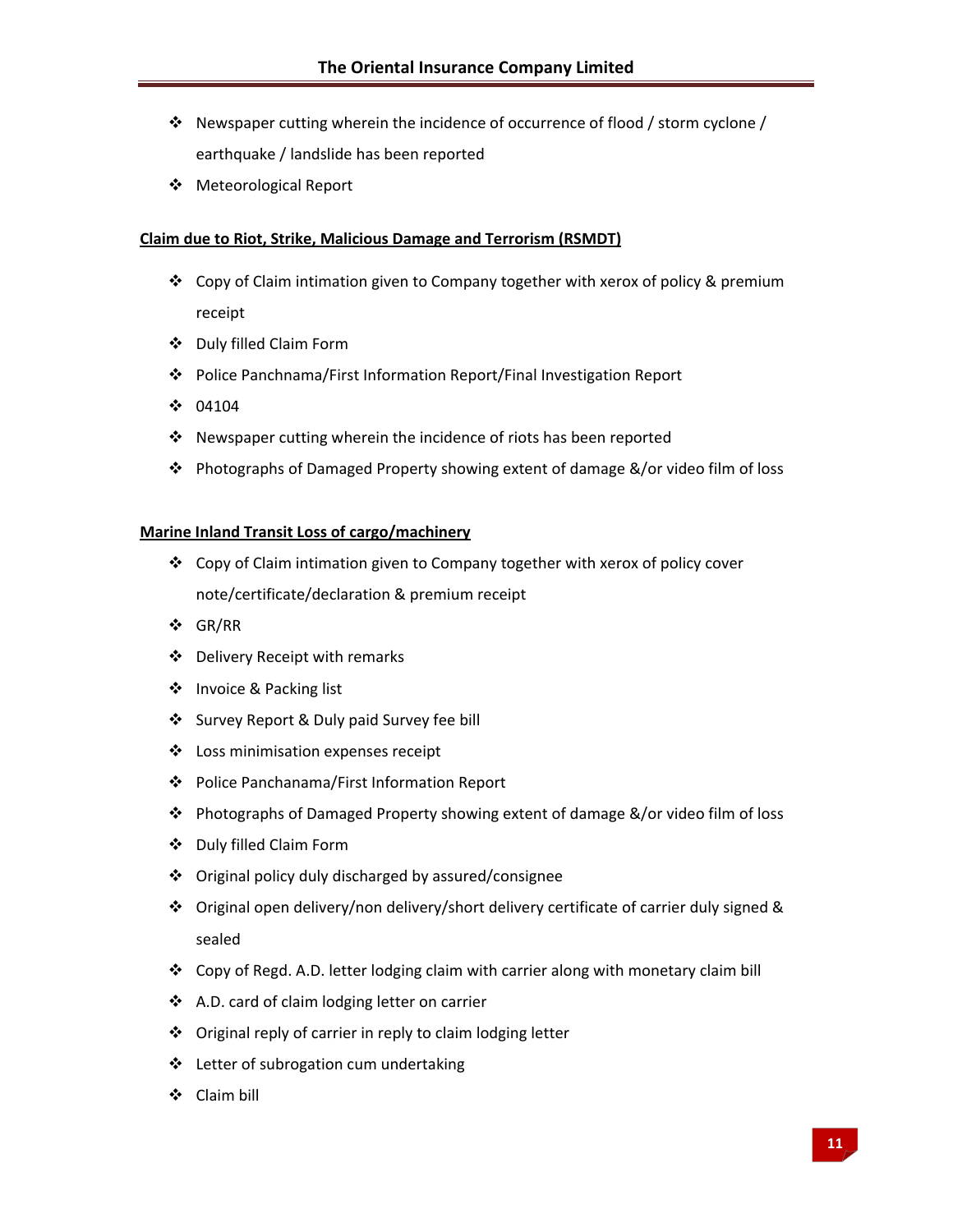# **Marine Loss of cargo/machinery during Import**

- Copy of Claim intimation given to Company together with xerox of policy & premium receipt
- ❖ Invoice & Packing list
- Bill of lading/Airways Bill
- $\cdot$  Landing Certificate with remarks for short delivery/damage
- Custom clearance certificate
- Joint Survey with shipping company/Port Trust Authority
- GR/RR
- Delivery Receipt with remarks for short delivery/damage
- Survey Report & Duly paid Survey fee bill
- Sale Contract
- Photographs of Damaged Property showing extent of damage &/or video film of loss
- Duly filled Claim Form
- Original Policy/Certificate/Cover note duly discharged by Assured/Consignor
- Copy of Regd. A.D. letter lodging claim on Shipping Co./Air Carrier with monetary claim & reply of shipping co.
- ❖ Letter of subrogation cum undertaking
- Bill of entry
- Certificate of Origin

#### **Claim due to Breakdown during Testing / Commissioning**

- Copy of Claim intimation given to Company together with xerox of policy & premium receipt
- Duly filled Claim Form
- Statement of eye witness to loss about cause of loss & circumstances of loss
- Asset Register, log‐book, original bills/Invoices/bill of entry of damaged property & repair/replacement bills/invoices to substantiate the quantum of loss.(To be made available to surveyor).
- ❖ Proforma invoices of new machine
- Photographs of Damaged Property showing extent of damage &/or video film of loss